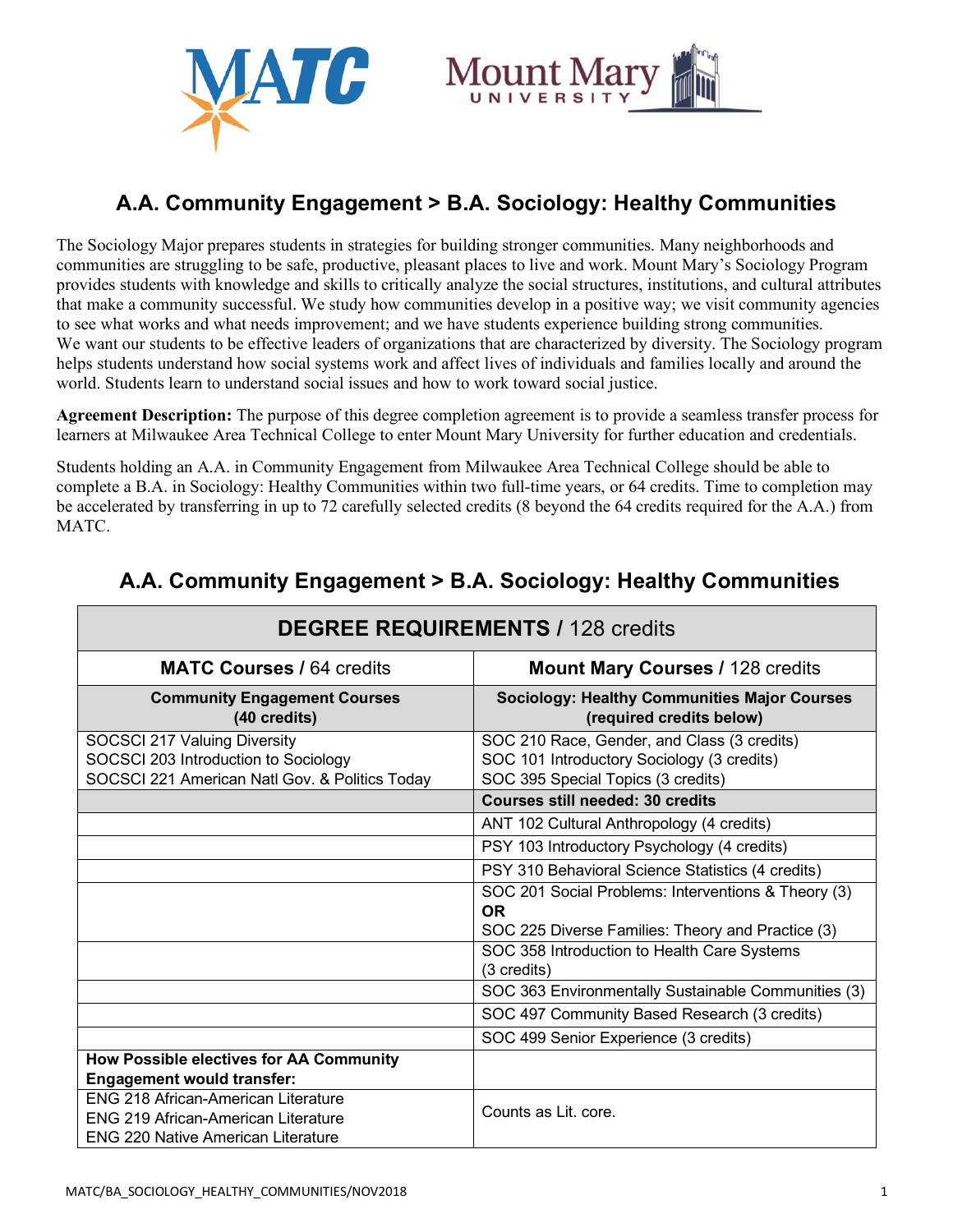| <b>ENG 221 Native American Women in Literature</b>                                                        |                                                                                                     |
|-----------------------------------------------------------------------------------------------------------|-----------------------------------------------------------------------------------------------------|
| ENG 222 Images of Women in Literature                                                                     |                                                                                                     |
| ENG 223 African-American Literature by and about<br>Women                                                 |                                                                                                     |
| HIST 210 Women in History                                                                                 |                                                                                                     |
| HIST 218 Native American History                                                                          | Counts as Hist. core.                                                                               |
| SOCSCI 205 Social Problems                                                                                | SOC 201 Social Problems. Counts toward the major<br>and HUM core.                                   |
| SOCSCI 208 Global Cultures & Politics                                                                     | SOC 495 Special Topics. Counts toward the major.                                                    |
| SOCSCI 214 Gender and Society                                                                             | SOC 352 Gender and Conflict. Counts toward the major<br>and HUM core.                               |
| SOCSCI 224 Peoples and Cultures of the World                                                              | ANT 248 Profiles of Cultures. Counts toward HUM core.                                               |
| SOCSCI 229 Problems and Programs of the City                                                              | SOC 495 Special Topics. Counts toward the major.                                                    |
| SOCSCI 236 Juvenile Delinquency                                                                           | SOC 356 Crime and Delinquency. Counts toward the<br>major.                                          |
| SOCSCI 246 Human Sexuality                                                                                | SOC 495 Special Topics. Counts toward the major.                                                    |
| <b>NATSCI 233 Environmental Sciences</b>                                                                  |                                                                                                     |
| NATSCI 262 Energy in Nature, Technology and                                                               | Counts as Sci. core.                                                                                |
| Society                                                                                                   | Core Courses (min. 48 credits, including 3 credits with global designation)                         |
| Philosophy/Theology (min. 10 credits)                                                                     |                                                                                                     |
|                                                                                                           | SEA 101 Search for Meaning (4 credits)                                                              |
|                                                                                                           | Theology (min. 3 credits) (prereq. SEA 101)                                                         |
|                                                                                                           | Philosophy (min. 3 credits) (prereq. SEA 101)                                                       |
|                                                                                                           | <b>Communication/Math (min. 11 credits)</b>                                                         |
|                                                                                                           | Composition (min. 3 credits: ENG 120 required)                                                      |
|                                                                                                           |                                                                                                     |
| ENG 201 (3 credits)                                                                                       | ENG 110 Intro to College Writing (3 credits)                                                        |
| ENG 202 (3 credits)                                                                                       | ENG 120 College Research Writing (3 credits)                                                        |
|                                                                                                           | <b>Communication (min. 2 credits)</b>                                                               |
| SPEECH-201 (3 credits)                                                                                    | COM 104 Public Speaking (2 credits)                                                                 |
|                                                                                                           | Mathematics requirement (min. 3 credits at level<br>104 or higher)                                  |
| MATH 200 Intermediate Algebra                                                                             | MATH 105 Introductory Algebra                                                                       |
| Met through "Any 200-level FLANG" (4 credits) when                                                        | World Language (min. 3 credits or equivalency                                                       |
| bringing in AA in in Community Engagement                                                                 | fulfilled)                                                                                          |
| Literature/Fine Arts (min. 9 credits)                                                                     |                                                                                                     |
|                                                                                                           | Fine Arts (min. 3 credits)                                                                          |
| ART 201 Understanding Art                                                                                 | ART 111 Experiencing Art                                                                            |
|                                                                                                           | Literature (min. 3 credits)                                                                         |
| *This will be met through "Any 200-level ENG diversity-<br>focused Literature course."                    |                                                                                                     |
|                                                                                                           | Option: Minimum 2 credits to complete the 9 credits required for the Core Literature and Fine Arts. |
| See above how electives transfer.<br>Humanistic (History and Behavioral/Social Science) (min. 9 credits)  |                                                                                                     |
|                                                                                                           | History (min. 3 credits)                                                                            |
| HIS 216 History of American Minorities OR                                                                 |                                                                                                     |
| HIS 217 Contemporary Civil Rights                                                                         | HIS 357/358 Studies in American History (3 credits)                                                 |
|                                                                                                           | <b>Behavioral Science (min. 3 credits)</b>                                                          |
| <b>ECON 195 Economics</b>                                                                                 | <b>BUS 301 Microeconomics</b>                                                                       |
| Option (min. 3 credits) Choose three additional credits from any of the courses listed above under either |                                                                                                     |
| Behavioral/Social Science or History. (Will be met through the Sociology major.)                          |                                                                                                     |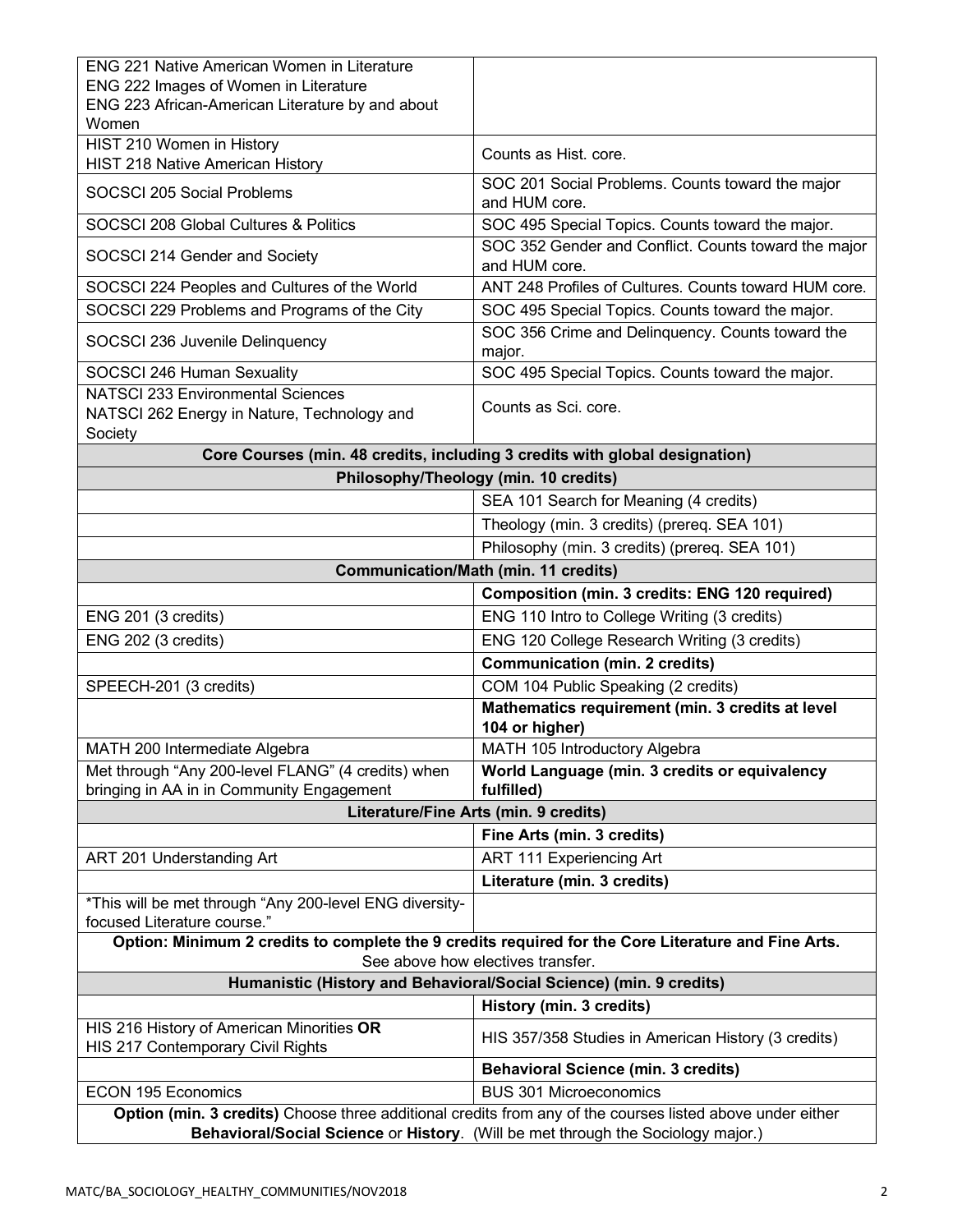| <b>Natural Sciences (min. 3 credits)</b>                                  |                      |  |
|---------------------------------------------------------------------------|----------------------|--|
| NATSCI 232 Earth Science                                                  | Meets Sciences core  |  |
| NATSCI 234 Earth Sciences Lab                                             | Meets Sciences core. |  |
| Elective credits or additional minor (in order to reach min. 128 credits) |                      |  |
| "Any 200-level PHYED course"                                              | Elective             |  |

*\*This chart represents only those courses required for an AA in Community Engagement from MATC. A student may have accrued more credits, and up to 72 credits will be granted for courses at MATC in which a student has earned a grade of "C" (2.0) or better.*

### **Graduation Requirements**

- 1. A total of **128 credits** are required to graduate. (A minimum of 32 credits must be earned at Mount Mary. Up to 72 credits will be granted for courses at Milwaukee Area Technical College in which a student has earned a grade of "C" (2.0) or better.)
- 2. Course work must include writing, communication, mathematics, world language, and global competency. See current Undergraduate Bulletin for all graduation requirements.
- 3. **48 credits must be earned in the core curriculum courses** see chart above.